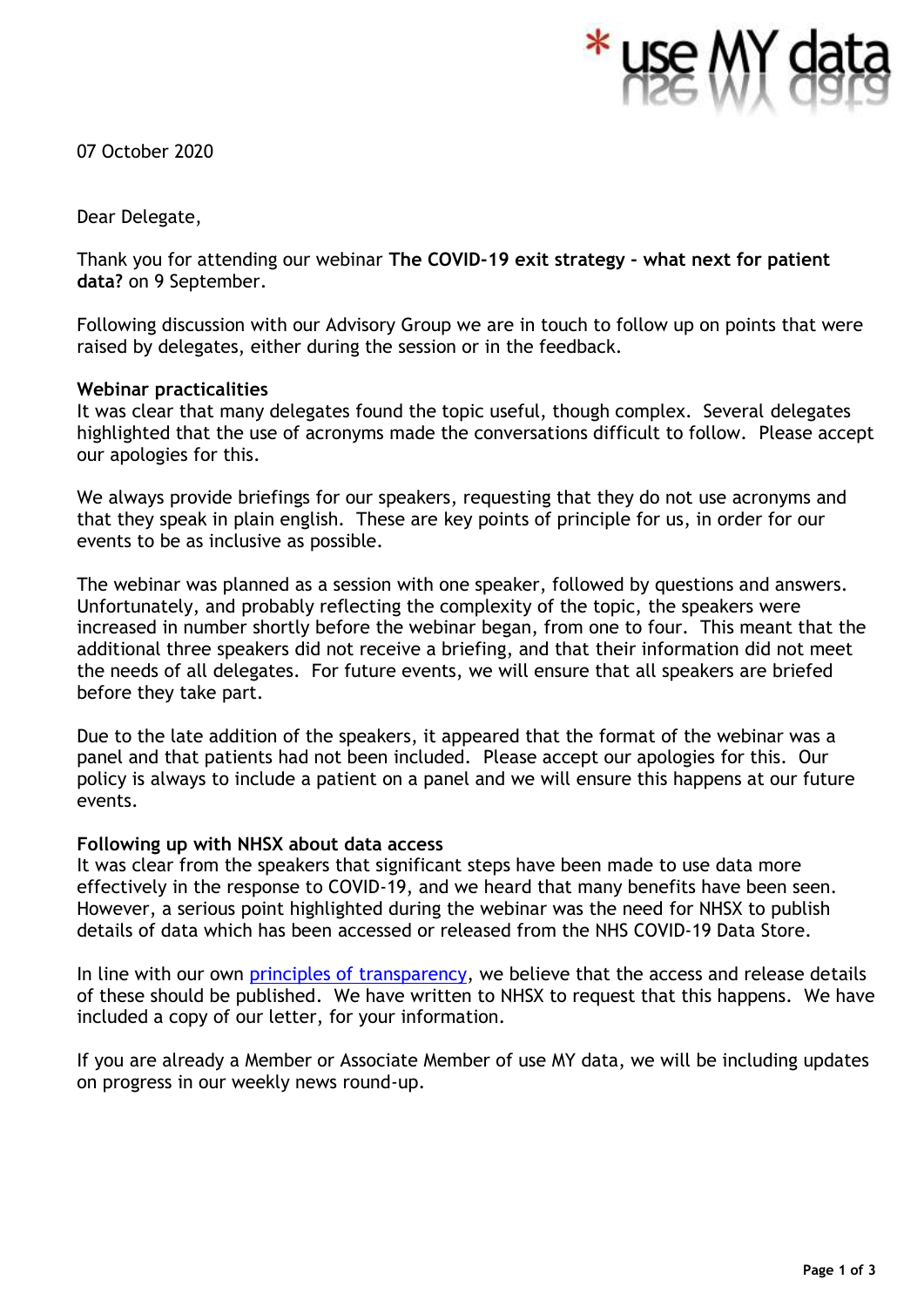## **Membership of use MY data**

If you are not part of use MY data, you may wish to consider joining us. Membership is free and open to all:

- Members are patients, relatives or carers from all disease areas
- Associate Members are clinicians, researchers, charities, researchers, public and commercial sector workers. They are united by an interest in sharing healthcare data to improve patient outcomes under appropriate levels of consent, security and privacy.

If you would like to join us please email [join@useMYdata.org.uk](mailto:join@useMYdata.org.uk) The more members and associate members we have, the stronger our voice becomes in campaigning for patient data to be used to save lives and improve treatments.

With thanks again for your time and contributions.

Yours sincerely,

Canz

Chris Carrigan Alison Stone Expert Data Adviser, use MY data Coordinator, use MY data

Enclosure – Letter to NHSX